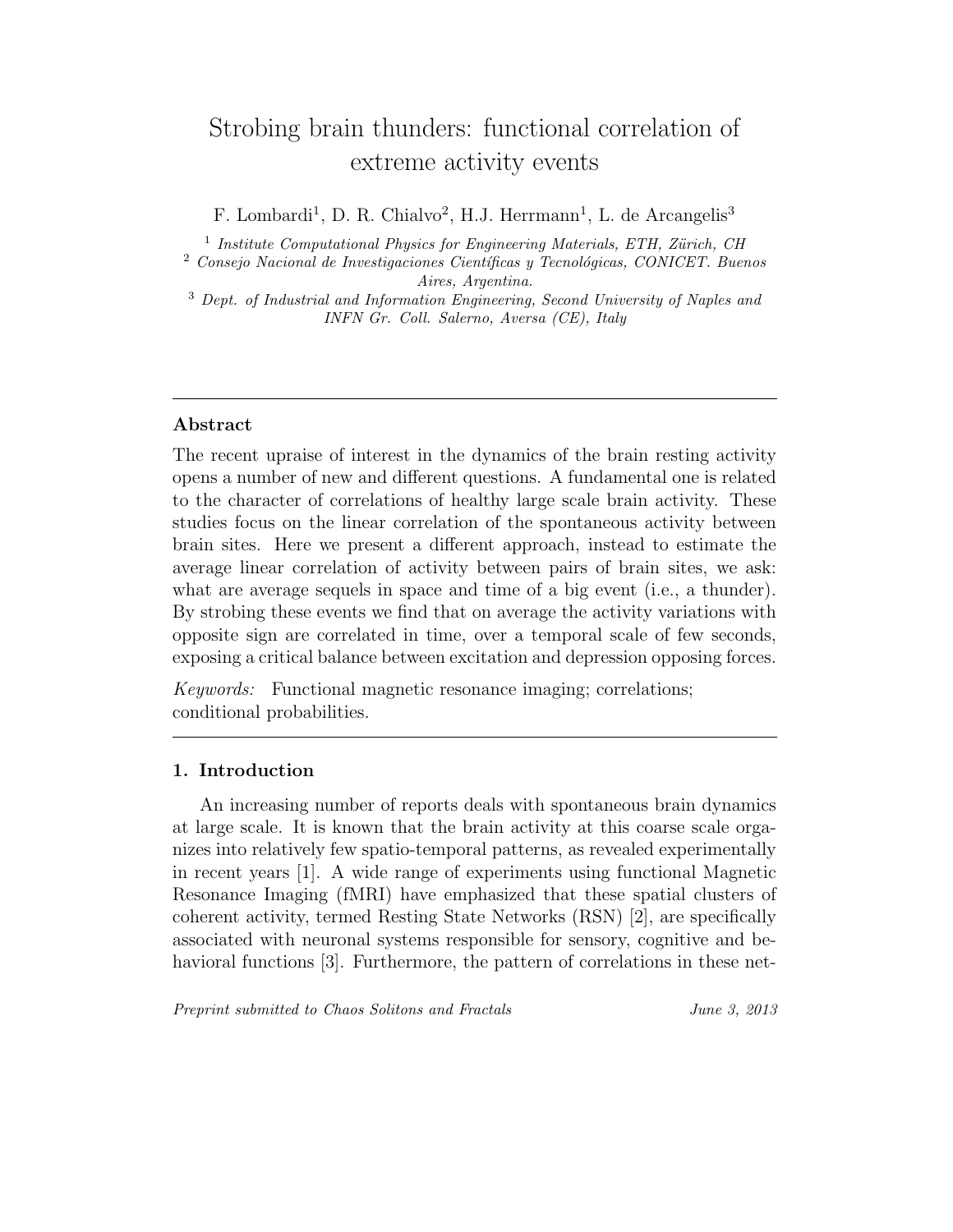works has been shown to change with various cognitive and pathophysiological conditions [1]. At the same time studies have shown that the RSN activity exhibits peculiar scaling properties, resembling dynamics near the critical point of a second order phase transition  $[4, 5, 6]$ , consistent with evidence showing that the brain at rest is near a critical point [7]. More precisely, these empirical findings are in line with experimental results on spontaneous activity in cortical systems in vitro and in vivo  $[8, 9, 10]$  and with computational modeling results [11, 12, 13, 14, 15, 16, 17, 18]. Indeed, spontaneous neuronal activity generally exhibits slow oscillations between bursty periods, followed by substantially quiet periods. Bursts can last from a few to several hundreds of milliseconds and, if analysed at a finer temporal scale, show a complex structure in terms of neuronal avalanches. In vitro experiments allow to record avalanche activity[8, 19] from mature organotypic cultures of rat somatosensory cortex where they spontaneously emerge in superficial layers. The size and duration of neuronal avalanches follow power law distributions with very stable exponents, which is a typical feature of a system acting in a critical state, where large fluctuations are present and the response does not have a characteristic size. The same critical behaviour has been measured also in vivo from rat cortical layers during early postnatal development [20], from the cortex of awake adult rhesus monkeys [10], using microelectrode array recordings, as well as for dissociated neurons from rat hippocampus[21, 22] or leech ganglia[21]. Operating at a critical level, far from an uncorrelated subcritical or a too correlated supercritical regime, may optimize information management and transmission in real brains, as recently confirmed by experiments [23].

The emergence of power law distributions has been interpreted in terms of self-organized criticality (SOC) [4]. The term SOC usually refers to a mechanism of slow energy accumulation and fast energy redistribution driving the system toward a critical state, where the avalanche extensions and durations follow power law distributions. The simplicity of the mechanism at the basis of SOC has suggested that many physical and biological phenomena characterized by power laws in the size distribution represent natural realizations of the SOC idea. For instance, SOC has been proposed to model earthquakes [24, 25], the evolution of biological systems [26], solar flare occurrence [27], fluctuations in confined plasma [28], snow avalanches [29], and rainfall [30]. Understanding the brain electrical activity at large scale is a fundamental issue, which cannot be derived from the abundance of information at the microscopic level. As an analogy, weather forecasting hardly could be inferred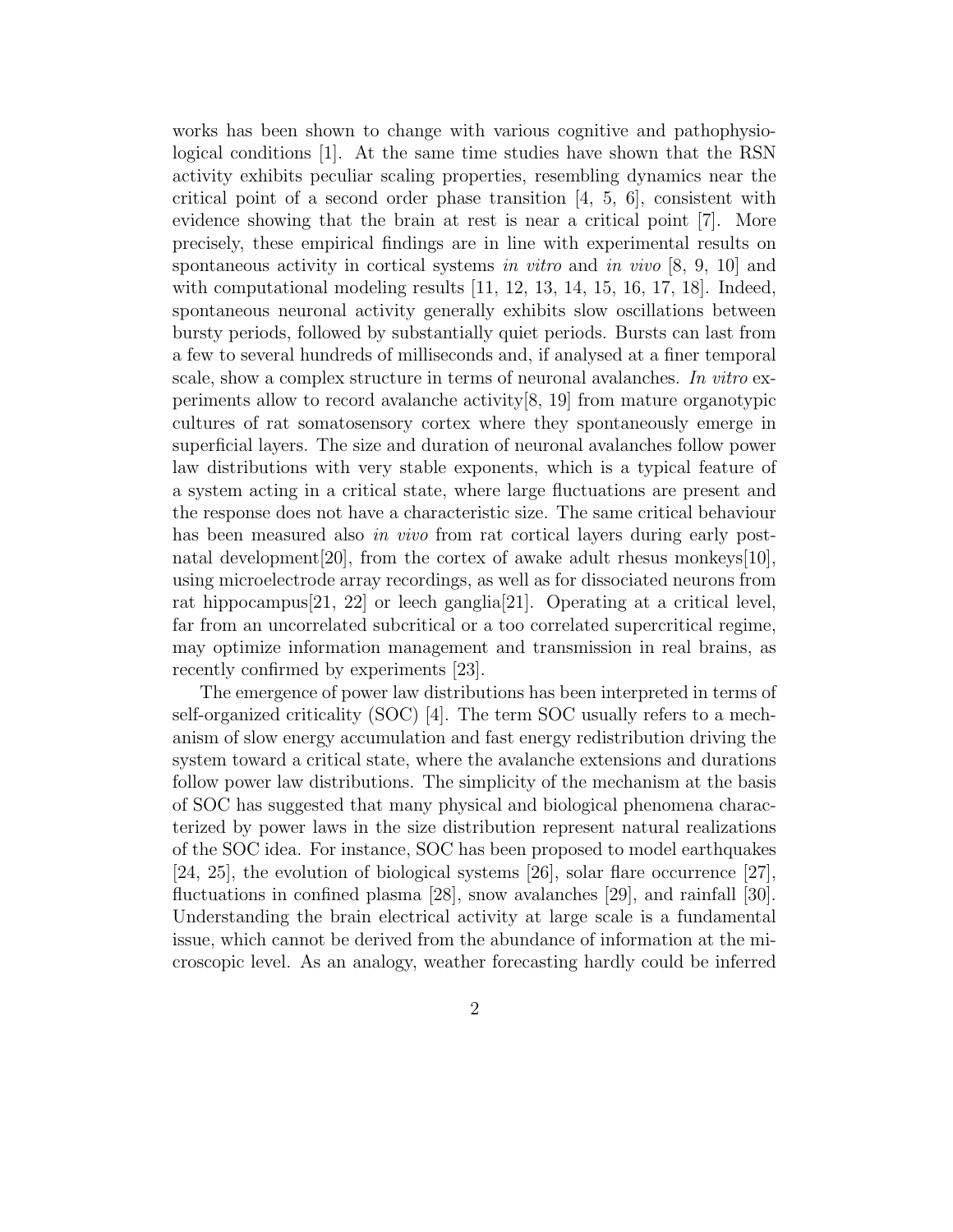from local data in the absence of a good model of large scale atmosphere dynamics.

This special issue is dedicated to our colleague and friend Werner who knew first-hand how important the global picture can be to understand the brain. In multiple occasions in the last years of his long tenure as a brilliant physiologist he insisted on the importance of applying concepts coming from different fields to the understanding of brain dynamics. In particular, Werner adopted in his studies methods coming from critical phenomena and complex systems [31] noticing that "the molecular rearrangement becomes at the macroscopic level manifest as a set of qualitatively new properties that could not be deduced from the microscopic state change, nor could it be anticipated from the prior macroscopic state" [32]. This interdisciplinary approach indeed represents a conceptual framework able to provide new insights into brain dynamics.

The interest for mesoscopic brain dynamics is not new, of course. It is inspiring to read that the father of brain modeling Warren McCulloch, more than 60 years ago, was concerned with the same issues than Werner and us today. Together with Dusser de Barenne, Warren McCulloch and colleagues [36, 37] experimented inducing local seizures by applying small drops of strychnine in several regions of the monkey cortex while recording cortical electrical activity simultaneously in twenty sites across the entire cortex. This clever technique, mastered by Dusser de Barenne, received the name of strychnine neuronography, which can be considered the earliest attempt to study brain functional connectivity, by inducing some liminal activity in a given area and recording the co-active cortical sites. Typically, they noticed that the initial activity induced by the strychnine remained local, and did not spread to the entire cortex. However, not without surprise, they noted that, less often, the activity was recorded in very far away locations.

Figure 1 (redrawn from the original sketches in [35]) summarizes these early observations together with our own rough estimations in Panel D. Filled circles in Panel D represent the distribution of edge lengths, computed from the drawing in Panel A as the Euclidean distance (using arbitrary units) between the location of each strychnine instillation and the resulting activation site/s. Note that, despite the scarcity of the data, the results demonstrate long range correlations, the exponent being similar to the estimations using fMRI [34]. For example an application in the frontal cortex induced sometimes activity as far as to the occipital cortex. Nowadays, is not difficult to admit that frontal activation will evoke visual images and vice-versa, however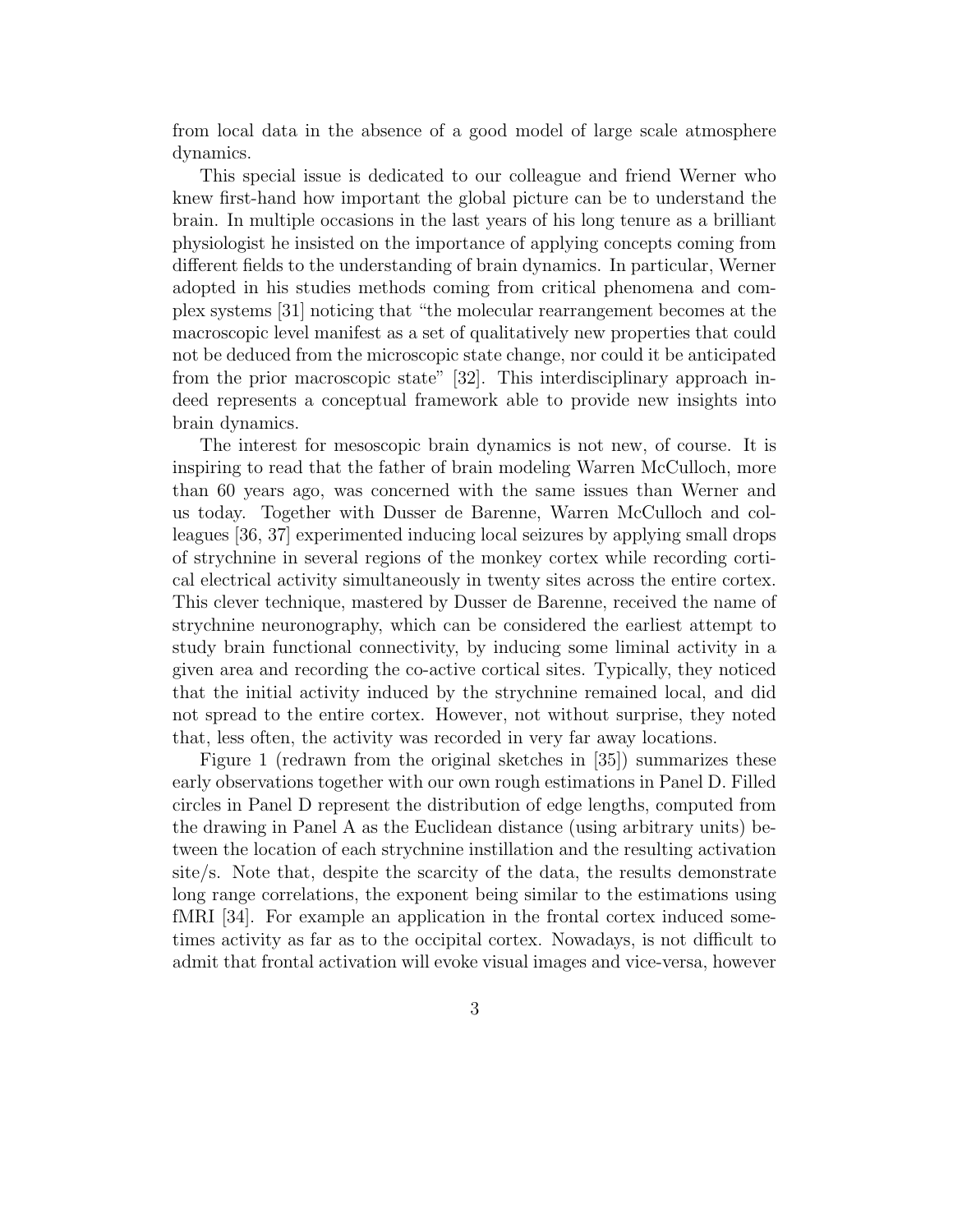

Figure 1: McCulloch experiments inducing local seizures by instillation of strychnine. Panel A and B are from chimpanzee experiments [35]. Panel A shows a summary of the sites where the strychnine was applied (filled circled) and the sites of the cortex which fired by the topical application. Besides the local ones, long range activations crossing the entire cortex were often observed. Panel B illustrates the adjacency matrix summarizing which areas -on average- were activated by the strychnine application. Panel C shows similar results obtained by McCulloch and colleagues in Macaca Mulata [37] mapping the entire cortex and basal ganglia. Panel D depicts (note the double logarithmic axis) the edge length density distribution computed from McCulloch's drawing in Panel A. The dashed line with slope 2 illustrates, for comparison, the average edge-length density found in recent fMRI experiments [34]. Reproduced from [33]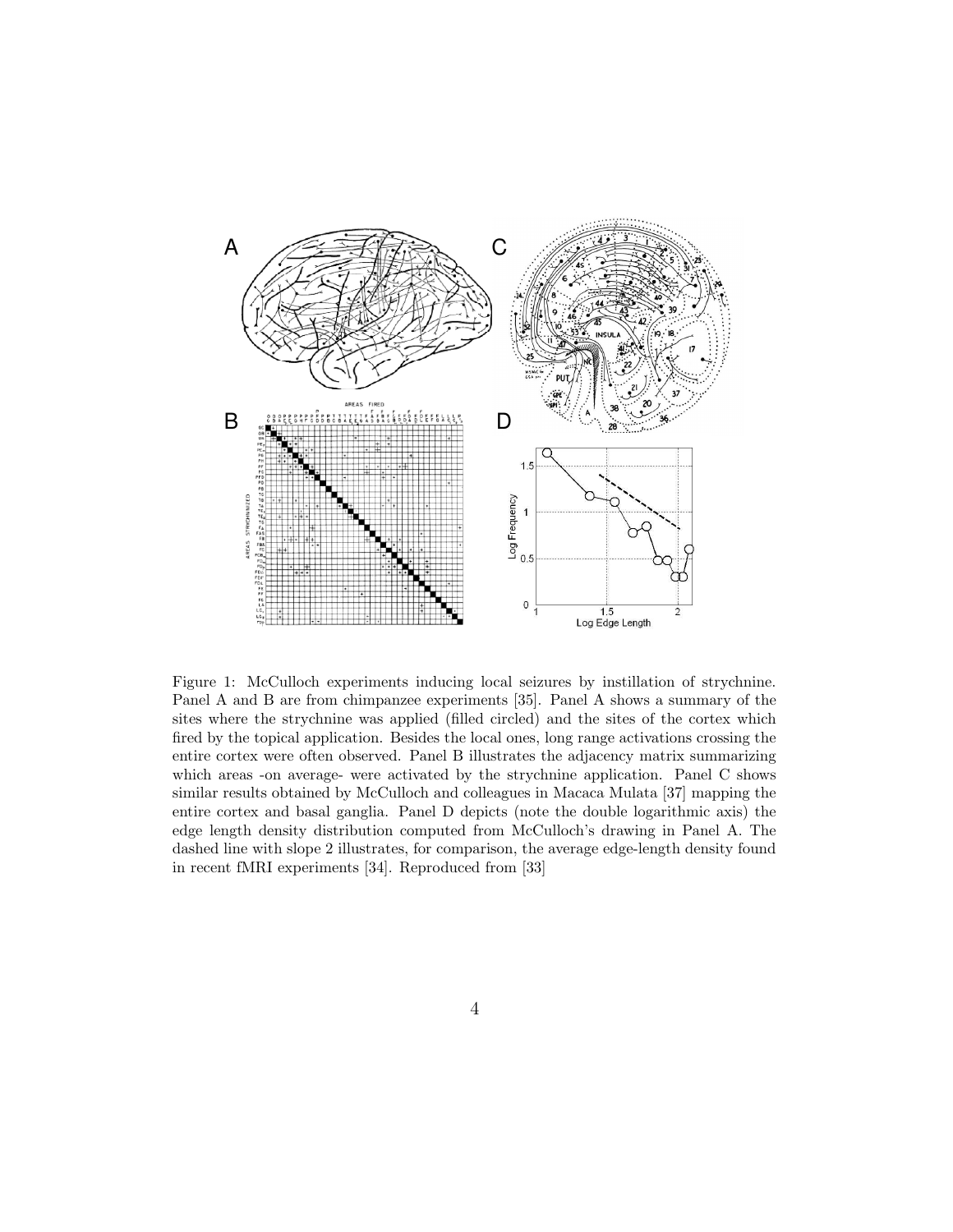McCulloch knew that much before us.

#### 2. Conditional probability approach

Here we present a statistical analysis of experimental data of functional magnetic resonance inspired by a novel interdisciplinary approach: we apply a method developed to detect correlations in magnitude, time and spatial location between successive earthquakes [38] in seismic catalogs. This analysis is very difficult to perform since statistical noise hides the presence of correlations. The method, comparing probabilities evaluated in the real catalog with a catalog made uncorrelated by reshuffling, is able to subtract the effect of noise. Our aim is to investigate the existence and features of spatiotemporal correlations in activity variations. More precisely, the analysis aims at enlightening the structure of these correlations and their relationship with the spatial and temporal distance between successive variations. The study focuses on correlations between large events, analogously to a recent work [39] that analysed the gradual and continuous changes in the brain blood oxygenated level dependent (BOLD) signal to estimate functional connectivity from resting BOLD events triggered average. The activity  $B(\vec{r}_i,t)$  is monitored at each voxel  $i$  as function of time. Data are recorded in time every  $\delta t = 2.5$ sec, therefore time is measured in unit of  $\delta t$ . We focus our study only on extreme activity events (thunders) and therefore analyse voxels for which  $B(\vec{r_i}, t)$  is larger than a given threshold  $B_c = 18000$ , value that selects the largest 10% of the entire activity range. Namely, we substitute the below-threshold values with zero and leave the above-threshold values of  $B(\vec{r}_i,t)$  unchanged. The local activity variations at each voxel are evaluated as  $s_i(t) = B(\vec{r}_i, t + \delta t) - B(\vec{r}_i, t)$ , which can have positive and negative values. As a first attempt, we simply calculate the average cross-correlation function on the entire set of data as

$$
G(\tau) = \langle \overline{(s_i(t+\tau) - \overline{s_i(t)}) (s_j(t+\tau) - \overline{s_j(t)})} \rangle \tag{1}
$$

where the bar indicates the temporal average, whereas brackets stand for the average over all possible voxel couples. In order to evaluate the role of statistical noise on this quantity, we calculate  $G(\tau)$  also in a catalog where  $s_i(t)$  values are reshuffled in time and space. In this way, the data set we generate is uncorrelated by construction and therefore should show a crosscorrelation function fluctuating around zero. The amplitude of fluctuations is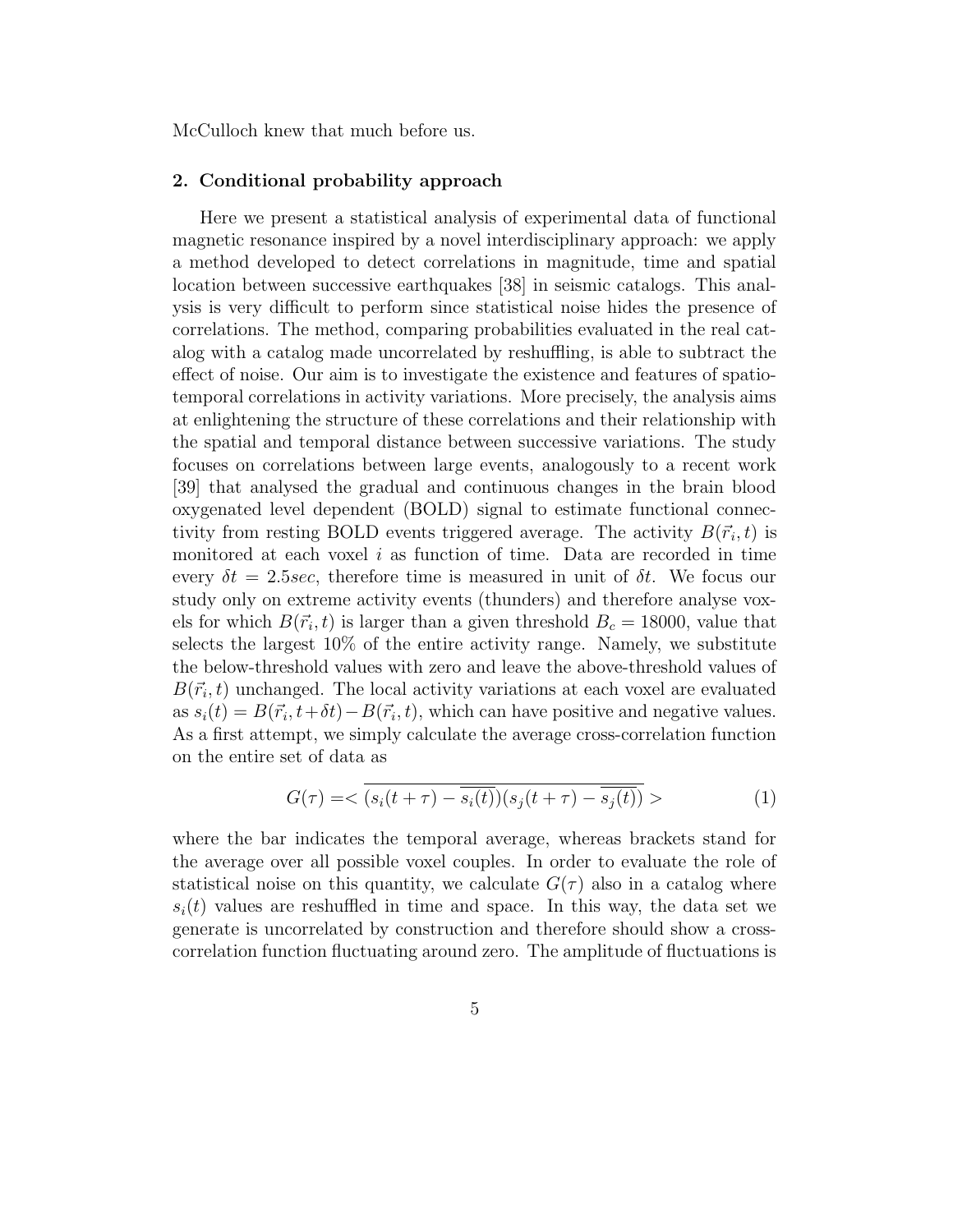

Figure 2: (Color online) Cross-correlation function for the variations in the experimental data set (black line) and in the data set generated by reshuffling the original data over time and voxels (red line).

a measure of the statistical noise present in the catalog. In Fig.2 we plot  $G(\tau)$ for both data sets. In the original catalog the cross-correlation exhibits strong fluctuations over a range comparable to the one measured in the uncorrelated data set. It is therefore quite difficult to extract information on correlations by a direct measurement from the original experimental catalog.

We describe here the recent statistical method developed to analyse correlations in seismic catalogs [38]. The basic idea of the method is to compare the behaviour of conditional probabilities evaluated in an experimental catalog and in a synthetic catalog containing the same data but reshuffled in time and space. In such catalog, by definition, eventual spatio-temporal correlations are destroyed. We analyse the temporal series of  $s_i(t)$ . We define the quantity  $\Delta t = t' - t > 0$  as the temporal distance between two variations occurring at times  $t$  and  $t'$ , which can assume values from 1 to 400 in units of  $\delta t = 2.5$  sec. Analogously, we define the Euclidean distance between two voxels l and m as  $\Delta r = |\vec{r}_l - \vec{r}_m|$ , where  $\vec{r}$  is the three dimensional position of the center of a voxel. Furthermore, we define  $\Delta s = s_l(t') - s_m(t)$ as the difference between variations occurring at a temporal distance  $\Delta t$  at any couple of voxels l, m whose spatial distance is  $\Delta r$ . We also evaluate  $\Delta s^* = s_l(t') - s_m^*(t^*)$  where  $s^*$  is value of s taken at random in the entire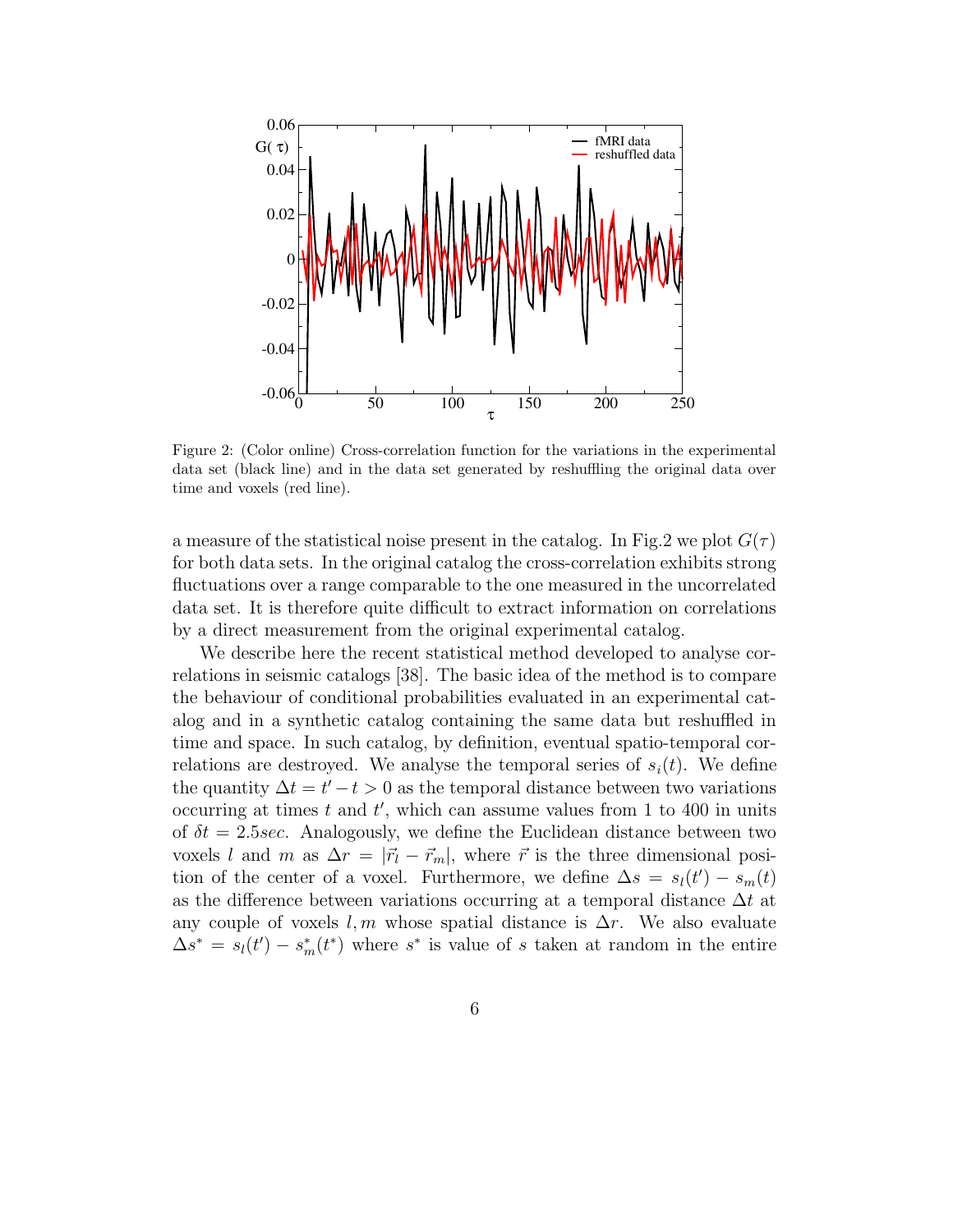

Figure 3: (Color online) The distribution  $\rho(P)$  of  $P(\Delta s^* < s_0 | \Delta t < t_0)$  for  $t_0 = 5s$  and  $s_0 = 0$  (black circles) evaluated for  $10^5$  configurations of the reshuffled catalog.  $\rho(P)$ is well fitted by a Gaussian (red line) with mean value  $Q(s_0,t_0) = 0.2511$  and standard deviation  $\sigma(s_0,t_0) = 0.0044$ . The evaluation of  $P(\Delta s < s_0 | \Delta t < t_0)$  for the same  $s_0$  and  $t_0$  in the real catalog (black line) provides the value 0.3041. As a consequence  $\delta P(s_0,t_0)$  =  $0.0530 \simeq 12.0\sigma(s_0,t_0).$ 

series. This quantity corresponds to the difference in deviations between any couple of voxels in a catalog where the entire series  $s_i(t)$  is reshuffled in time and voxels. Hence,  $\Delta s^*$  is the difference of variations within a catalog where a variation is uncorrelated to previous ones by construction.

We then define the conditional probability

$$
P(\Delta x < x_0 | \Delta y < y_0) \equiv \frac{N(x_0, y_0)}{N(y_0)}\tag{2}
$$

where  $N(x_0, y_0)$  is the number of couples of subsequent events with both  $\Delta x < x_0$  and  $\Delta y < y_0$  and  $N(y_0)$  is the number of couples with  $\Delta y < y_0$ . In the following  $\Delta x$  or  $\Delta y$  will be used to indicate, depending on cases,  $\Delta r$ ,  $\Delta t$ ,  $\Delta s$  or  $\Delta s^*$ . Our method is schematically presented in Fig.3.

Keeping  $s_0$  and  $t_0$  fixed, we compute the quantity  $P(\Delta s^* < s_0 | \Delta t < t_0)$ for several independent random realizations of the reshuffled catalog, obtaining the distribution  $\rho [P(\Delta s^* < s_0 | \Delta t < t_0)]$ . Taking 10<sup>5</sup> independent realizations of the variation reshuffling, for each  $s_0$  and  $t_0$ , we find that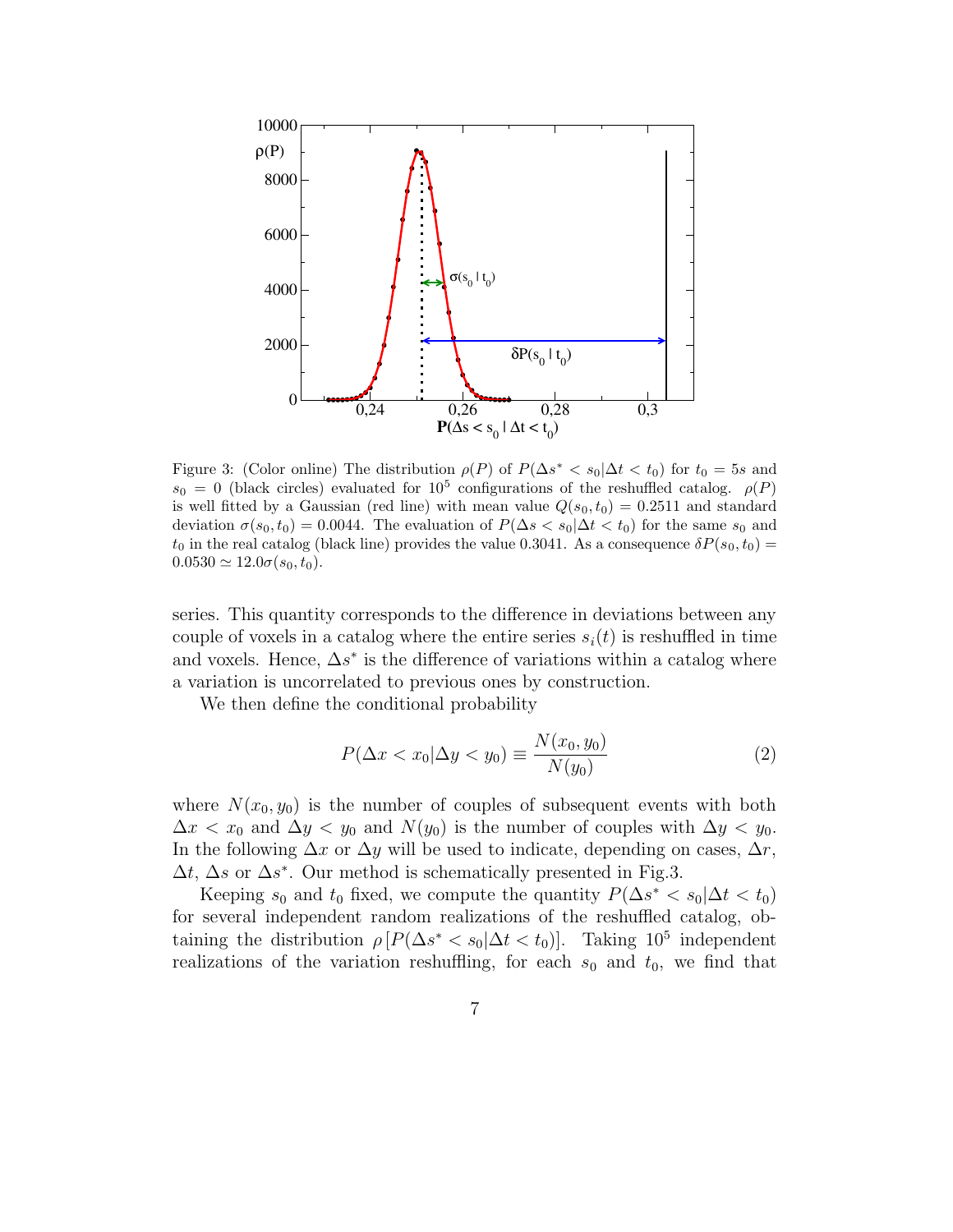$\rho\left[P(\Delta s^* < s_0 | \Delta t < t_0)\right]$  is Gaussian distributed with mean value  $Q(s_0, t_0)$ and standard deviation  $\sigma(s_0, t_0)$ . Analogous behaviour is obtained for  $P(\Delta s^* <$  $s_0|\Delta r < r_0$ ) and we similarly define  $Q(s_0, r_0)$  and  $\sigma(s_0, r_0)$ . The relevant quantity is  $\delta P(s_0, y_0) = P(\Delta s < s_0 | \Delta y < y_0) - Q(s_0, y_0)$ , i.e the difference between the value of  $P(\Delta s < s_0 | \Delta y < y_0)$  in the real catalog and its mean value in reshuffled catalogs. If the absolute value  $|\delta P(s_0, y_0)|$  is different than zero, a significant difference in the number of couples satisfying both conditions exists between the real and the random series. In particular, if  $|\delta P(s_0, y_0)|$  is larger than zero it is more likely to find couples of data satisfying both conditions in the real rather than in the random catalog. Since in the random catalog correlations are destroyed by construction and only statistical noise affects the data, the difference in conditional probabilities is due to physical correlations in voxel activity. In our analysis, we conclude that significant non-zero correlations between magnitudes of successive variations exist if  $|\delta P(s_0, y_0)| > \sigma(s_0, y_0)$ .

In Fig.3 we explicitly compare  $\rho \left[ P(\Delta s^* < s_0 | \Delta t < t_0) \right]$  with  $P(\Delta s <$  $s_0|\Delta t < t_0$  for  $s_0 = 0$  and  $t_0 = 5s$ . We clearly observe the existence of non-zero correlations, since  $\delta P(s_0,t_0) \simeq 12.0\sigma(s_0,t_0)$ . For a deeper understanding of the nature of the observed correlations, the above analysis has been extended to different values of  $s_0$ ,  $r_0$  and  $t_0$ .

In Fig.4 we plot the  $\delta P(s_0,t_0)$  as a function of  $s_0$  for different values of t<sub>0</sub>. The error bar of each point is the standard deviation  $\sigma(s_0,t_0)$  defined above. To have a finer understanding of the features of temporal correlations we analyse separately the four different cases:  $a$ ) the successive local variations are both positive, b) both negative and  $c$  – d) have different signs. These are independent of each other and the total probability is the superposition of the different cases. We notice that the number of couples in the denominator of  $Eq.(2)$  is the same for each case. We first discuss the case of successive variations with the same sign  $(a)$  and  $b)$ ): We observe that, in both cases, for small  $t_0$  and for a wide range of  $s_0$  values, variations are strongly anticorrelated. More precisely, this implies that in panel  $a$ ), where only consecutive variations with the same positive sign are considered, the number of couples in the real catalog is smaller than the average number of couples in the reshuffled catalogs, for almost all  $s_0$ . This means that, at times shorter than 5sec, consecutive variations with the same positive sign are less frequent than in the uncorrelated case, i.e., such variations are anti-correlated. At longer temporal distances, variations become completely uncorrelated  $(\delta P(s_0,t_0) = 0)$ , namely the probability to observe two suc-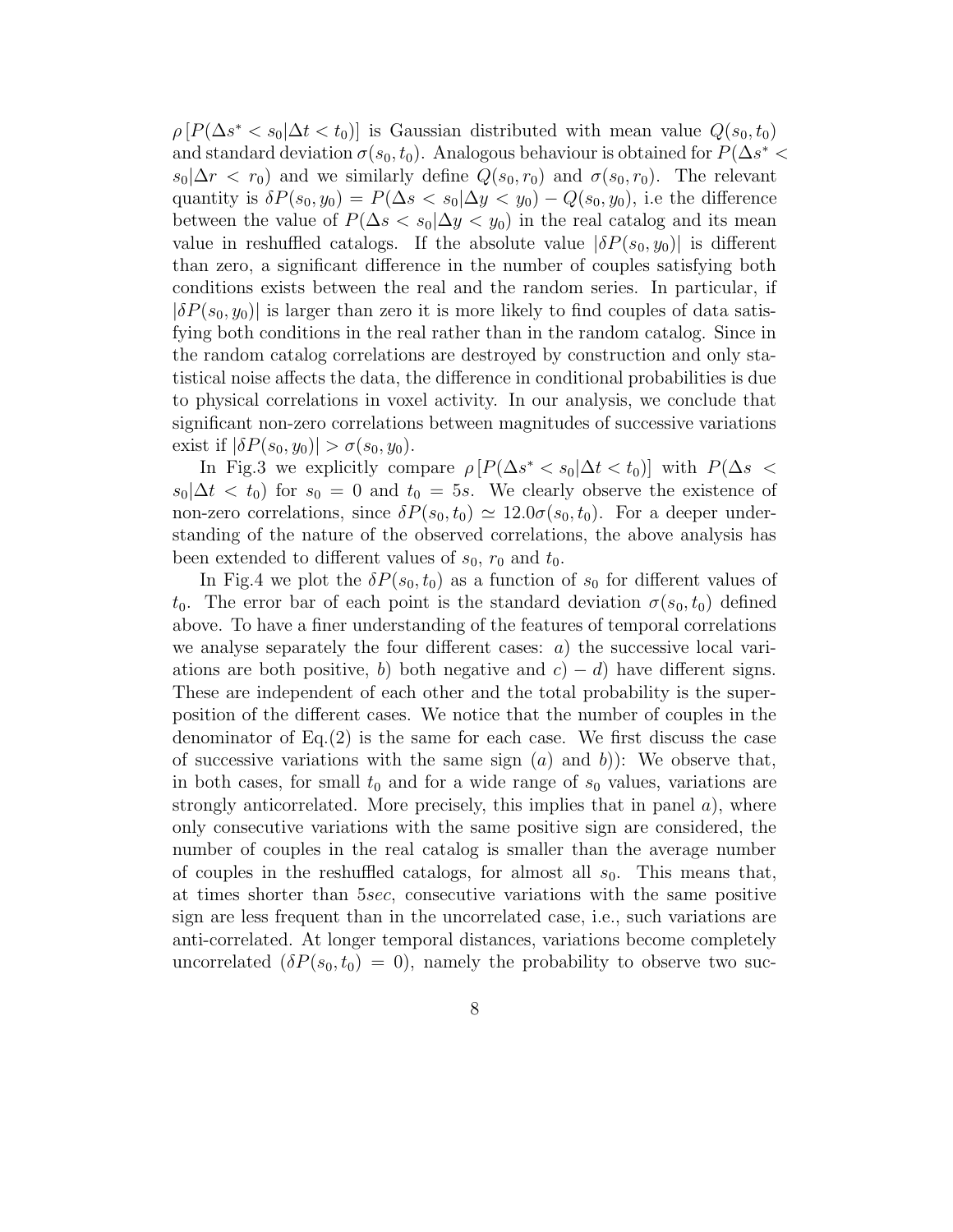

Figure 4: (Color online) The quantity  $\delta P(s_0,t_0)$  as a function of  $s_0$  for  $t_0 =$ 5, 25, 125, 175, 225 sec. For each  $t_0$  and  $s_0$  the error bar is the standard deviation  $\sigma(s_0,t_0)$ . Different panels consider all possible combinations of sign of successive variations.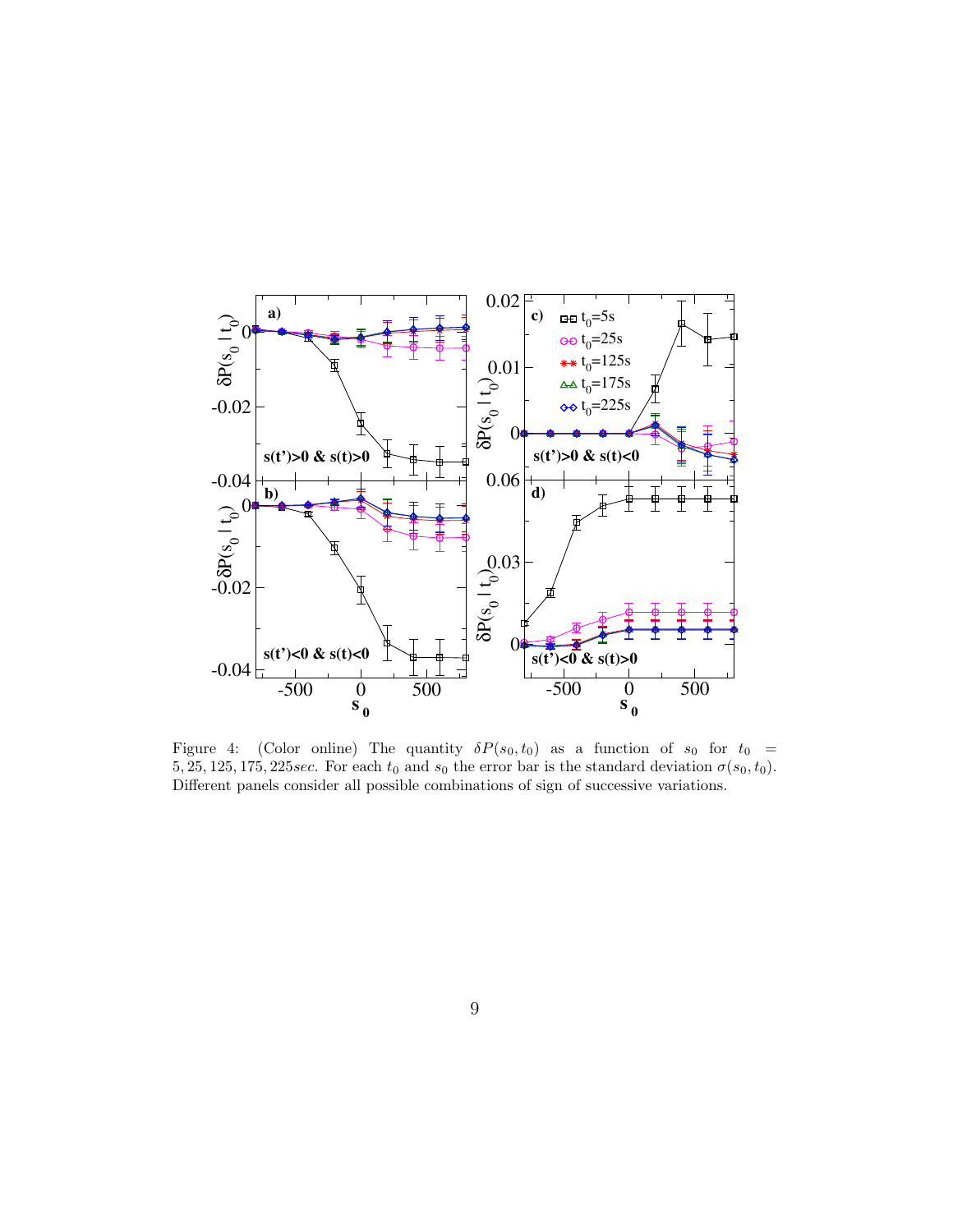cessive variations with the same sign is the same as in a reshuffled catalog. Conversely, the analysis of variations with different signs provides interesting insights: for case c), the quantity  $\Delta s$  is always positive and therefore  $\delta P(s_0,t_0)$  is simply equal to zero for negative  $s_0$ . Conversely, for positive  $s_0$ data show strong correlations rapidly decreasing with the temporal distance, namely it is probable that a local decrease in voxel activity is followed by an activity enhancement close in time. Since  $\delta P(s_0,t_0)$  for  $t_0 = 5s$  tends to a constant value for  $s_0 \lesssim 300$ , i.e., contributions from more couples do not arise for larger  $s_0$ . We can infer that typically successive activity variations tend to differ by a quantity smaller than  $\simeq 300$ .

Strong correlations are also observed in case d), where the quantity  $\Delta s$ is always negative and therefore  $\delta P(s_0,t_0)$  assumes a constant value for the entire range of positive  $s_0$ . It is interesting to stress that this happens since the same number of couples contributes to the conditional probability evaluated in the real catalog. However this number is not necessarily equal to the average number obtained for reshuffled catalogs and therefore  $\delta P(s_0,t_0) \neq 0$ . In this case data suggest that a local increase in activity induces, after a short delay, a successive activity depression. By extrapolating to zero  $\delta P(s_0,t_0)$ for negative  $s_0$ , we find the  $s_0$  value smaller than any variation recorded in the catalog. We then find that successive activity variations tend to differ by values larger than  $\simeq -900$ . In both cases correlations rapidly decrease in time and variations become uncorrelated over a temporal distance of about 100sec. The overall analysis suggests that successive activity enhancements or depressions are strongly unlikely if close in time and completely uncorrelated over longer temporal scales. Conversely, turning off activity in some voxels triggers activity enhancements in other voxels after a short time delay, and vice-versa. Variations of different signs show, indeed, a stronger evidence of correlations suggesting that the system activity realises a sort of homeostatic balance compensating local variations.

These results can be better enlightened by evaluating the derivative  $\frac{d\delta P(s_0,t_0)}{ds_0}$  $rac{(s_0,t_0)}{ds_0},$ which represents the probability difference to observe  $\Delta s = s_0$  conditioned to  $\Delta t < t_0$  (Fig.5). As expected, the total area underlying the four different cases of  $dP/ds_0$  is zero. Also in this case, deviations with different signs are analysed separately. As observed for Fig.4, deviations with the same sign (case  $a$ ) and  $b$ )), are strongly anticorrelated. Conversely, variations with opposite signs (case c) and d)) show clear evidence of correlations over a temporal scale of few seconds. Data confirm that the most probable value for successive variations difference is about 300 for case  $c$ ), whereas the most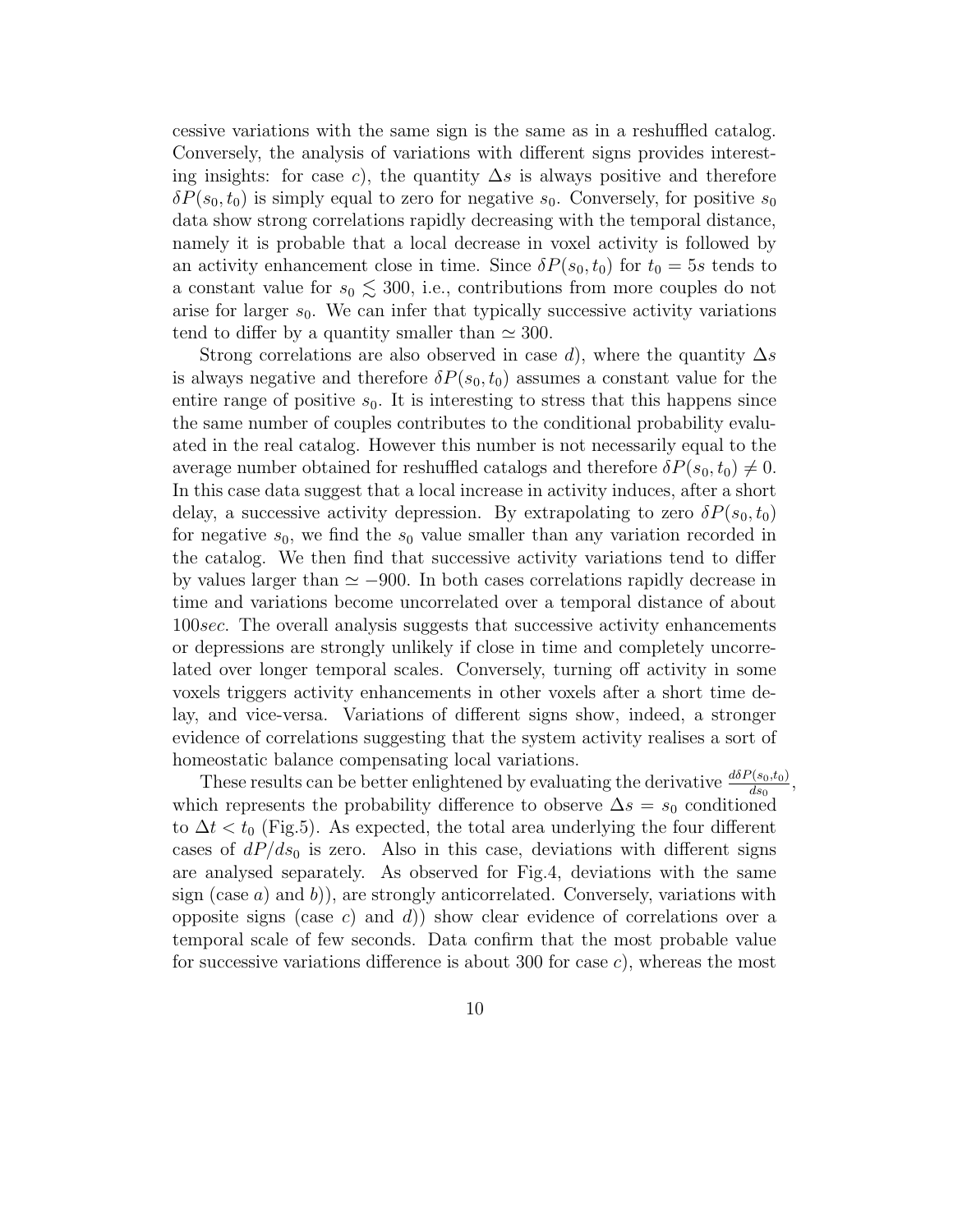

Figure 5: (Color online) The derivative  $\frac{d\delta P(s_0,t_0)}{ds_0}$  $\frac{d(s_0,t_0)}{ds_0}$  as a function of  $s_0$  for  $t_0 =$ 5, 25, 125, 175, 225 sec. For each  $t_0$  and  $s_0$  the error bar is the standard deviation  $\sigma(s_0,t_0)$ . Different panels consider all possible combinations of sign of successive variations.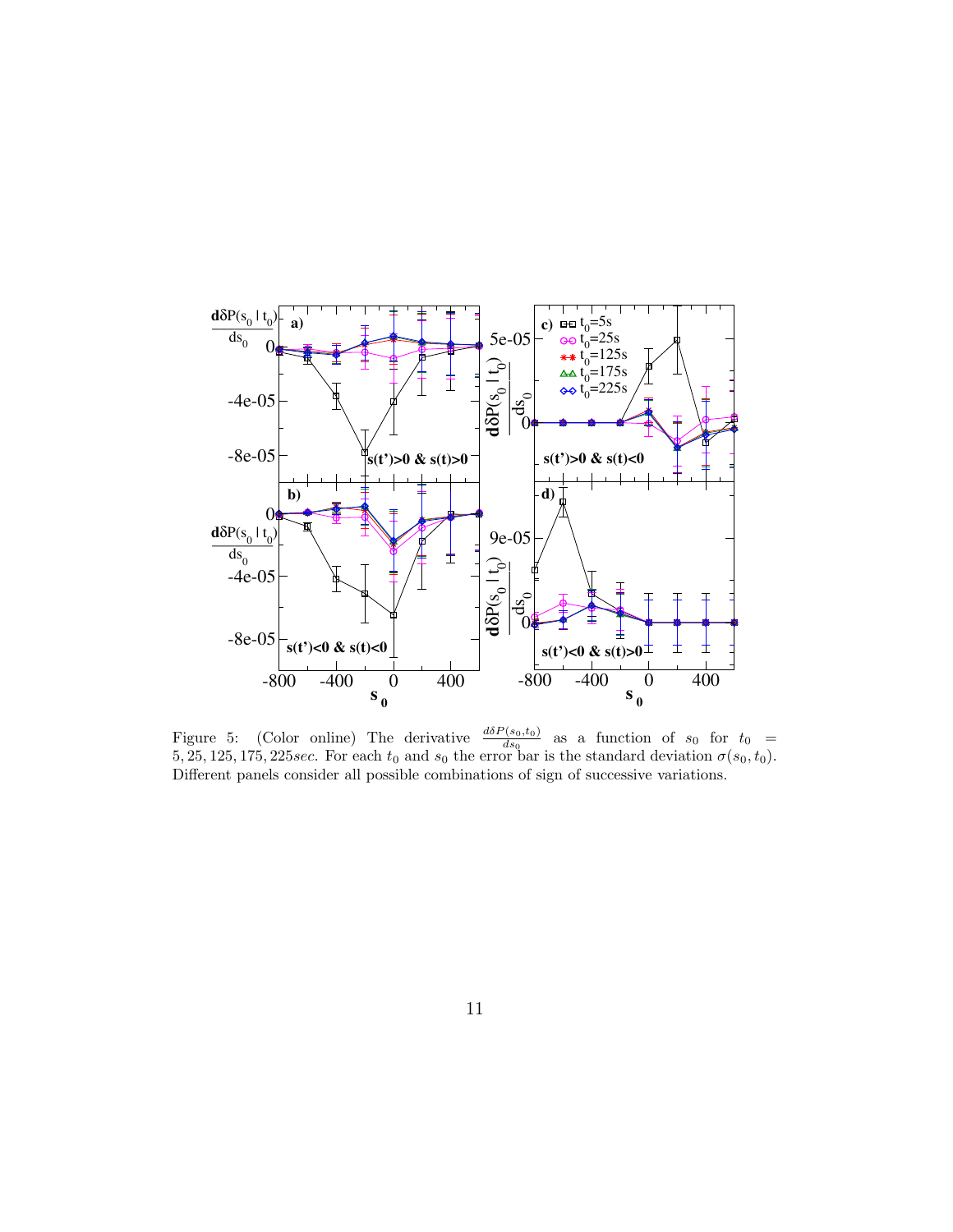

Figure 6: (Color online) The quantity  $\delta P(s_0, r_0)$  as a function of  $s_0$  for  $r_0 = 5, 55$  and 105mm. For each  $r_0$  and  $s_0$  the error bar is the standard deviation  $\sigma(s_0, r_0)$ . Different panels consider all possible combinations of sign of successive variations.

probable value is  $-600$  for case d). This value is larger than  $-900$  as inferred from Fig.4.

We have performed the same analysis imposing the condition on the voxel e Euclidean distance (Fig.6). Concerning this point we need to specify that, since we are focusing our analysis of high activity voxels by imposing a threshold value  $B_c$  to  $B(\vec{r}_i, t_i)$ , we cannot explore the entire spatial range since for  $B_c = 18000$  the maximum distance observed for active voxels is about 70mm. In this case, error bars are larger and therefore conclusions must be drawn more carefully. Variations with the same sign (case a) and b) show an interesting behavior for  $\delta P(s_0, r_0) \sim 0$ : Successive positive variations appear to be mostly anticorrelated. Conversely it is likely to observe successive depressions in activity over distances on the cm scale. Since the maximum of  $\delta P(s_0, r_0)$  is at  $s_0 = 0$ , these successive depressions tend to have the same amplitude. Data suggest that activity dampening propagates over neighboring voxels. On the other hand, variations with opposite sign (case  $c$ )) give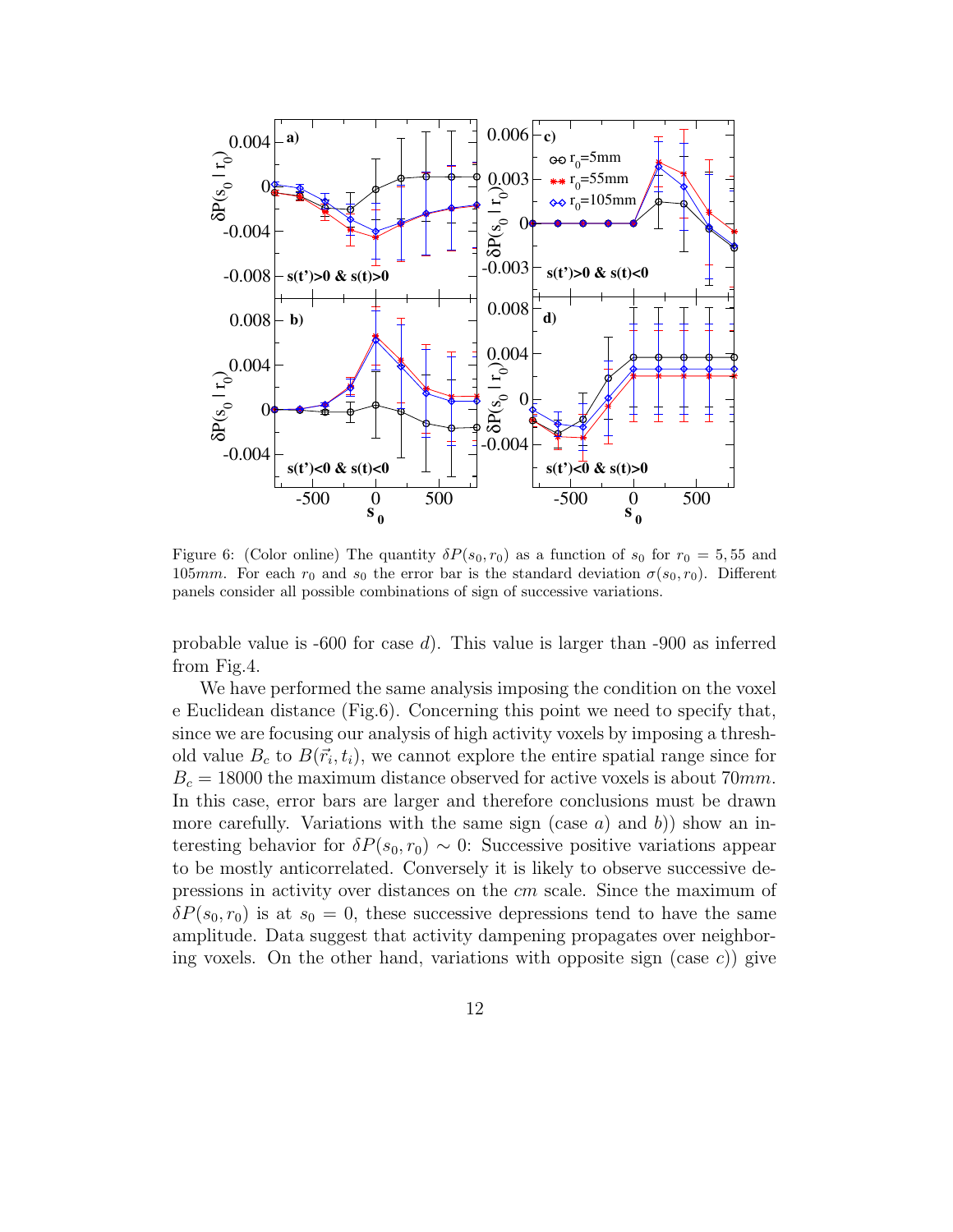indication of correlation over an Euclidean distance up to 100mm, the expected decay at longer distances is not measurable due to the poor statistics of data. Conversely, case  $d$ ) apparently suggests that a local small enhancement is likely followed by a depression within distances on the cm scale, whose sum of absolute values is in the range  $[0, 200]$ . However, data exhibit large error bars and therefore it is difficult to draw any clear conclusion. To clarify this point a more careful analysis is needed in order to decrease the error bars.

#### 3. Discussion

This study was inspired by the farseeing work of Gerhard Werner who strongly supported the relevance of interdisciplinary approaches to the understanding of brain dynamics. Since 2003, when spontaneous activity in cortical slices was first found to follow scale-free statistical distributions in size and duration, increasing experimental evidences and theoretical models have been reported in the literature supporting the emergence of evidence of scale invariance in the cortex. Although strongly debated, such results refer to many different in vitro and in vivo preparations (awake monkeys, anesthetized rats and cats, in vitro slices and dissociated cultures), suggesting that power law distributions and scale free correlations are a very general and robust feature of cortical activity that has been conserved across species as specific substrate for information storage, transmission and processing. Equally important is that the features reminiscent of scale invariance and criticality are observed at scale spanning from the level of interacting arrays of neurons all the way up to correlations across the entire brain. A fundamental feature of systems acting close to a critical point is the emergence of complex properties due to the interactions of many degrees of freedom. The existence of long-range spatio-temporal correlations in a system close to a critical point is a fundamental ingredient at the basis of complex behaviour.

Here we make use of the analogy between energy release in earthquake occurrence and bursts of brain activity measured in fMRI signals. Attention is focused on records with large amplitude in analogy with observations in seismic occurrence: large earthquakes trigger a sequence of successive events whose rate decays in time as the Omori law and whose spatial location diffuses away from the mainshock epicenter. Our aim is to understand if variations in brain activity are simply driven by local mechanisms, or rather variations occurring close in time and space are able to affect the activity in a par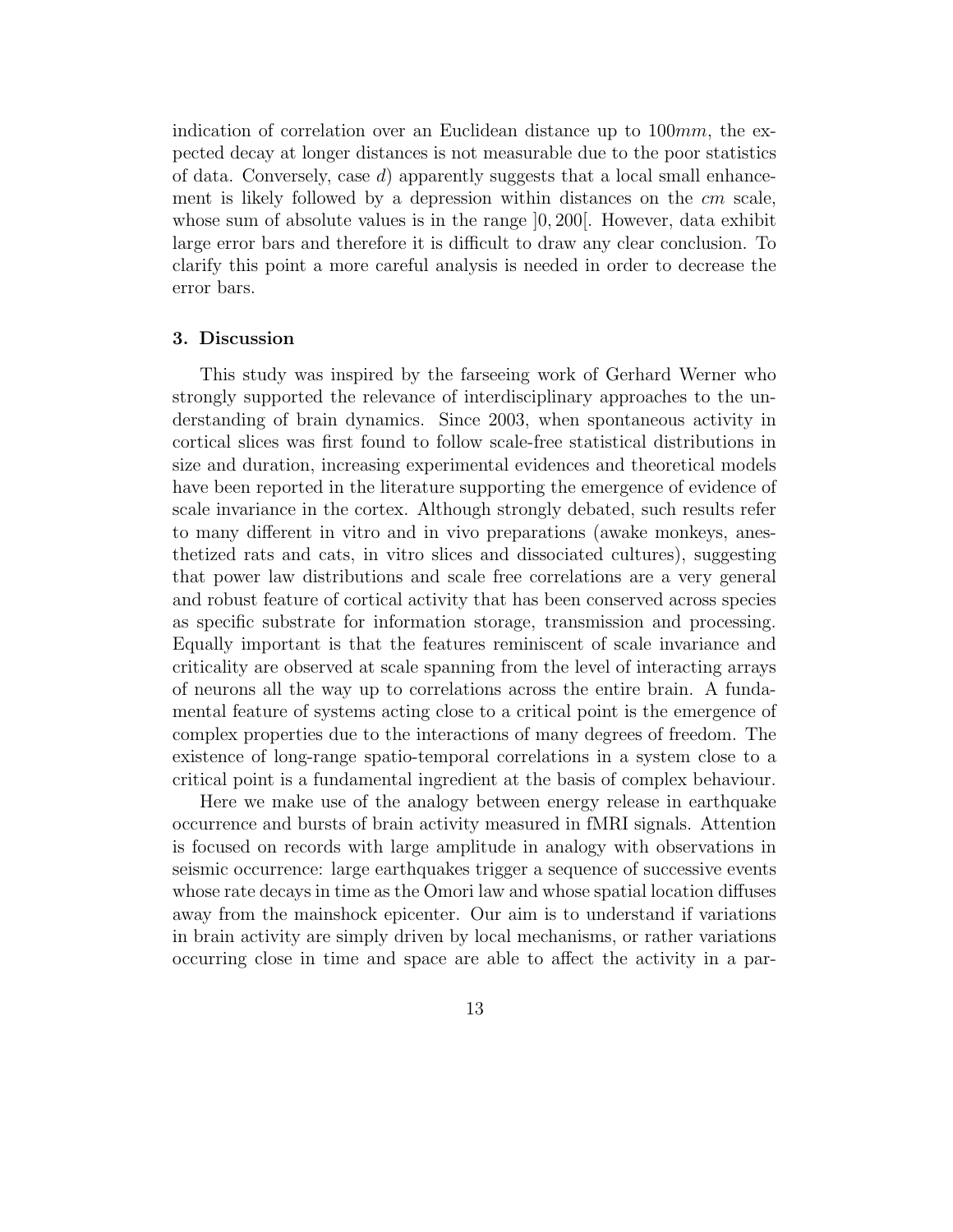ticular brain region. This question has indeed an even wider scope: The understanding of the temporal organization of activity can shed some light on the mechanisms organizing brain activity on a larger scale. For instance, the analysis of correlations in earthquake occurrece has shown that magnitudes of successive earthquakes are correlated, in particular the successive event tends to have a size close but smaller than the previous one. This feature is in perfect agreement with the picture of earthquake occurrence as a process redistributing elastic stress over a surrounding region leading to the occurrence of successive events. Other stochastic processes, for instance solar flares, while following similar statistical laws, exhibit temporal correlations with different features, namely the following flare tends to have a size close but larger than the previous one. In this process the physical mechanisms controlling magnetic energy release have different features.

The analysis performed on extreme events in BOLD signals suggests that activity variations with opposite sign, namely activity enhancements and depressions, are correlated in time at least over a temporal scale of some seconds. This result suggests that the system tends to realise an activity balance, where depressions are compensated by successive enhancements and vice-versa. Interestingly, it is not observed that local enhancements in voxel activity trigger further enhancements after a time delay, as it could be simply expected from the propagation of activity at the level of individual neurons. Neither it is observed that depressions in activity induce further depressions. The analysis indicates an homeostatic balance in the activity as a mechanism controlling the temporal organization. From the point of view of the spatial correlations, the analysis is affected by stronger statistical noise and therefore conclusions are less evident. However, data suggest that the leading event is the depression in voxel activity which may induce both enhancement or further depression in neighboring voxels.

#### Appendix A. FMRI data acquisition and preprocessing

The human brain data discussed are taken from experiments previously reported [34]. Data were obtained, after informed consent, from seven healthy, right-handed human subjects (data used in this paper corresponds to Subject 1, set 4). They were recorded by a Siemens-Trio 3.0 Tesla imaging system using a birdcage radio-frequency head coil. Blood oxygenation level-dependent single-shot echo-planar T2-weighted imaging was obtained using scan repeat time of 2.5 sec, echo time of 30 ms, flip angle 90 , and field 256 mm. Data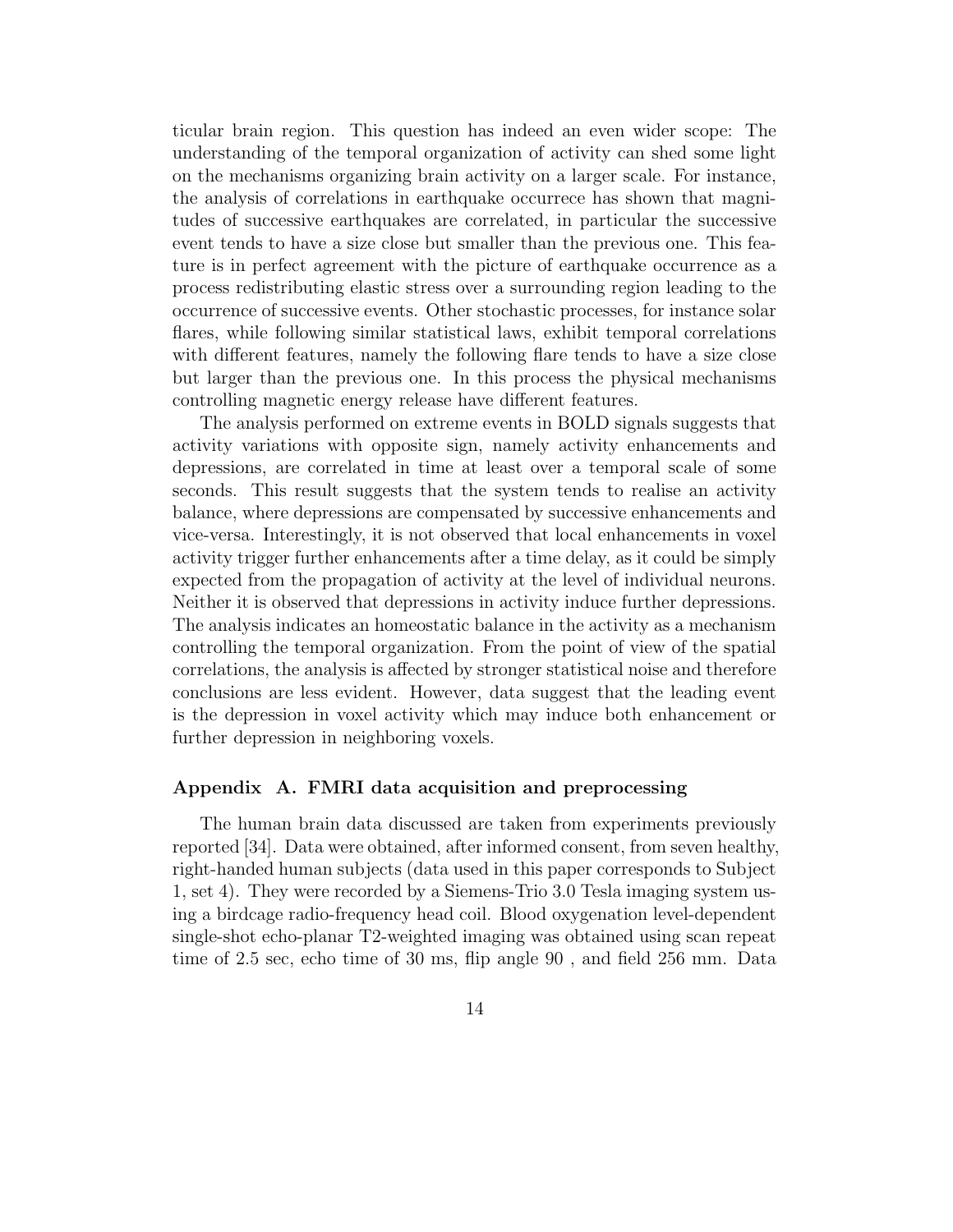were preprocessed using the package FSL (http://www.fmrib.ox.ac.uk/fsl). Preprocessing of BOLD signal was performed using FMRIB Expert Analysis Tool (http://www.fmrib.ox.ac.uk/fsl), including motion correction using MCFLIRT, slice-timing correction using Fourier-space time-series phaseshifting, non-brain removal using BET and spatial smoothing using a Gaussian kernel of full-width-half-maximum 5 mm. All procedures employed were approved by Northwestern University Institutional Review Board.

#### References

- [1] M.D Fox and M. Raichle, Nat. Rev. Neurosc. 8, 700 (2007).
- [2] C.F. Beckmann, M. DeLuca, J.T. Devlin, S.M. Smith, Philos. T. Roy. Soc. B **360**, 1001 (2005).
- [3] S.M. Smith, P.T. Fox, K.L. Miller, D.C. Glahn, P.M. Fox, C.E. Mackay, N. Filippini, K.E. Watkins, R. Toro, A.R. Laird, C.F. Beckmann, Proc. Natl. Acad. Sci. USA 106, 13040 (2009)
- [4] P. Bak, How nature works: The science of self-organized criticality (Copernicus Books, New York, 1996).
- [5] D.R. Chialvo, *Nature Physics* **6**, 744 (2010).
- [6] P. Expert, R. Lambiotte, D.R. Chialvo, K. Christensen, H.J. Jensen, D.J. Sharp, F. Turkheimer, J. R. Soc. Interface 8, 472 (2011).
- [7] E. Tagliazucchi, P. Balenzuela, D. Fraiman, D.R. Chialvo, Front. Physiol. 3, 15  $(2012)$ .
- [8] J.M. Beggs, D. Plenz, J. Neurosci. 23, 11167 (2003).
- [9] T. Petermann, T.C. Thiagarajan, M.A. Lebedev, M.A.L. Nicolelis, D.R. Chialvo, D. Plenz, Proc. Nat. Acad. Sci. USA 106, 15921 (2009)
- [10] T.C. Thiagarajan, M.A. Lebedev, M.A.L. Nicolelis, D. Plenz, PLoS Biology 8, e1000278 (2010)
- [11] D. Fraiman, P. Balenzuela, J. Foss, D.R. Chialvo, Phys. Rev. E 79, 061922 (2009).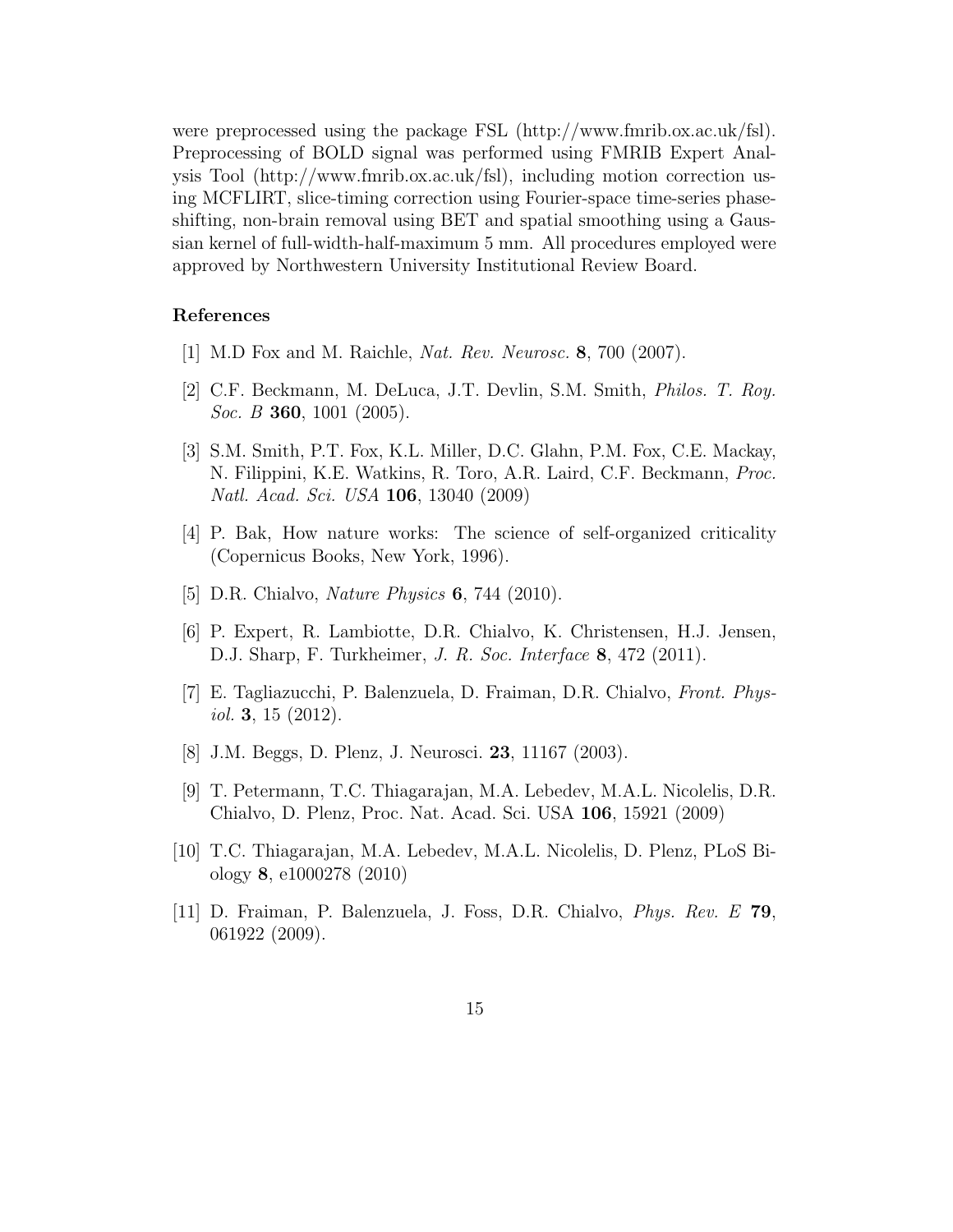- [12] M.G. Kitzbichler, M.L. Smith, S.R. Christensen, E. Bullmore, PLoS Comp. Biol. 5, e1000314 (2009).
- [13] G. Deco and V. Jirsa, *J. Neurosci*. **32**, 3366 (2012).
- [14] A. Haimovici, E. Tagliazucchi, P. Balenzuela, D R. Chialvo. Phys. Rev. Letters, in press (2013).
- [15] L. de Arcangelis, C. Perrone-Capano and H.J. Herrmann, Phys. Rev. Lett. **96**, 028107 (2006).
- [16] G.L. Pellegrini, L. de Arcangelis, H.J. Herrmann and C. Perrone Capano, Modelling Phys. Rev. E 76, 016107 (2007).
- [17] L. de Arcangelis, H.J. Herrmann, Proc. Nat. Acad. Sci. USA 107, 3977 (2010).
- [18] F. Lombardi, H. J. Herrmann, C. Perrone-Capano, D. Plenz, L. de Arcangelis, Phys. Rev. Lett. 108, 228703 (2012).
- [19] J.M. Beggs, D. Plenz, J. Neurosci. 24, 5216 (2004).
- [20] E.D. Gireesh, D. Plenz, Proc. Nat. Acad. Sci. USA 105, 7576 (2008).
- [21] A. Mazzoni, F.D. Broccard, E. Garcia-Perez, P. Bonifazi, M.E. Ruaro, V. Torre, PLoS ONE 2:e439 (2007).
- [22] V. Pasquale, P. Massobrio, L.L. Bologna, M. Chiappalone, S. Martinoia, Neuroscience 153, 1354 (2008).
- [23] Shew WL, Yang H, Petermann T, Roy R, Plenz D (2009) J Neurosci 29: 155595-15600.
- [24] P.Bak, C.Tang, J. Geophys. Res. 94 , 15635 (1989).
- [25] A. Sornette, D.Sornette, Europhys.Lett. 9, 197 (1989).
- [26] P. Bak, K. Sneppen, Phys. Rev. Lett. 71, 4083 (1993).
- [27] E.T. Lu, R.J. Hamilton, Astrophys. J. 380, L89 (1991).
- [28] P. A. Politzer, Phys. Rev. Lett. 84, 1192 (2000).